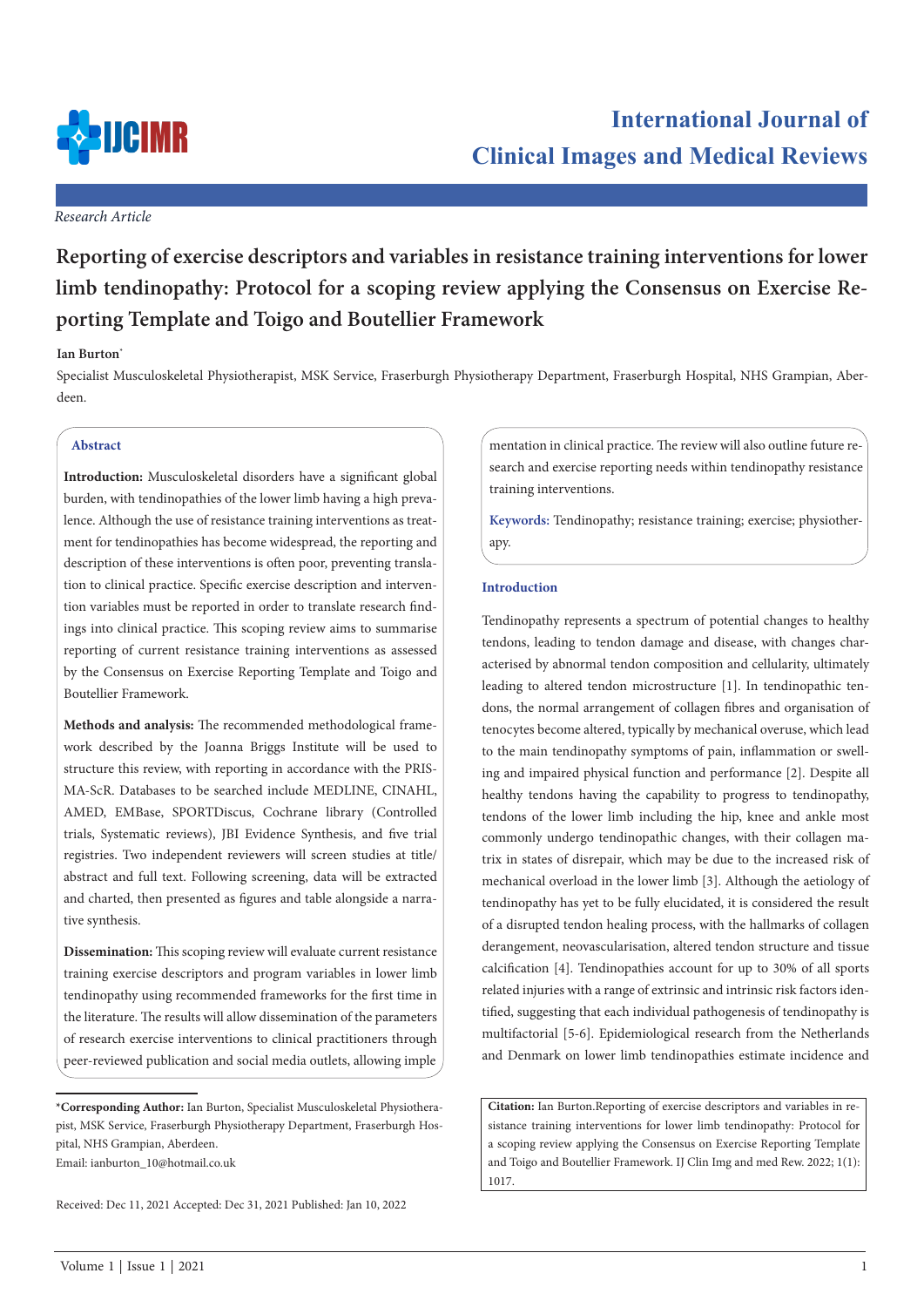*https://ijcimr.org/*

prevalence ranging from 7.0-11.8 and 10.5-16.6 per 1000 people, respectively (Albers et al. 2016; Riel et al. 2019) [7-8]. The higher prevalence of patellar and Achilles tendinopathy found in athletes may be related to repetitive tendon microtrauma from repeated athletic movements such as running, jumping and landing [9]. Prevalence of Achilles and patellar tendinopathy have been reported to be as high as 23 and 45% in runners and jumping athletes, with plantar heel pain reported to be found in up to 18% of runners in one cohort [10-12]. Despite a recent proliferation in clinical research investigating effectiveness of a range of treatment options for tendinopathy, it remains unclear which treatments are most effective, with exercise-based treatments such as resistance training currently the most recommended [13-14]. Common adjunctive treatments to exercise used frequently in clinical practice include shockwave therapy, ultrasound, low-level laser therapy, manual therapy and corticosteroid injections [15].

Isolated eccentric resistance training and heavy slow resistance training involving isotonic contractions, have been shown to have favourable outcomes for common lower limb tendinopathies including gluteal, Achilles, patellar, and plantar heel pain [16-19]. The high loads encountered during resistance training may stimulate tendon healing by counteracting structural tendon alteration, leading to reorganization and remodelling of collagen fibres, therefore improving the mechanical properties of tendons [20]. Despite positive outcomes, a limitation of current resistance training interventions in tendinopathy research is that description, prescription and progression of exercises and program variables are often poorly defined and reported, making translation to clinical practice difficult [21]. If the exercise dosage and parameters prescribed clinically is insufficient, then the mechanobiological stimulus may not be adequate to initiate tendon healing and positive outcomes from intervention [22]. Despite the optimal dosage of resistance training for tendinopathy being unknown [23], research has shown an association between positive outcomes and higher exercise dosages in other musculoskeletal disorders [24].

In recent years, several guidelines or frameworks have been developed for reporting exercise interventions and specific exercise details within research studies in order to enhance reproducibility of exercise interventions and their translation to and implementation in clinical practice [25]. The need to standardise reporting of components of exercise interventions has been highlighted in recent years, which lead to the development of The Consensus on Exercise Reporting Template (CERT), which advocates reporting detailed descriptions of exercises and their variables such as progression and tailoring, to allow clinical replication [26]. However, a limitation of the CERT is its omission of mechanobiological resistance training descriptors such as those included in the Toigo and Boutellier framework, such as rest intervals, time under tension and relative load [27]. Holden et al. [28] recently highlighted how the poor reporting of exercise interventions in patellofemoral pain limits the clinical translational of exercise research findings in this population, with the authors recommending that future studies should use both the CERT and Toigo and Boutellier framework in conjunction as they report different aspects of exercise prescription and would therefore be complementary. It is unclear if a

similar issue exits within the interventional exercise literature in lower limb tendinopathies as no previous reviews have been conducted investigating the reporting of exercise descriptors using recommended frameworks. Although reporting of exercise interventions using the CERT has been recommended in tendinopathy to improve transparency and clinical translation, it is unclear if this recommendation has been widely adopted in research studies [29-31]. Both the CERT and Toigo and Boutellier framework are recommended templates and have been used in several review studies evaluating exercise descriptions and variables in rehabilitation for musculoskeletal disorders other than tendinopathy [28-29, 32-34].

Although there has been a proliferation of clinical research examining resistance training treatment interventions for lower limb tendinopathies in recent years, it is unclear if these interventions have been sufficiently reported and described to allow clinical replication and implementation, with a comprehensive scoping review of the current literature an ideal way to investigate this question [29]. A search of MEDLINE, CINAHL, JBI evidence synthesis, Cochrane Library and PEDro identified several systematic reviews investigating specific resistance training practices for individual tendinopathies. There are currently some registered reviews investigating outcomes of exercise interventions in tendinopathy, but none with the objective of evaluating the reporting of exercises and variables within interventions using recommended frameworks such as the CERT or Toigo and Boutellier framework. One systematic review protocol was identified with the aim of investigating the effectiveness of different exercise types for lower limb tendinopathies [35]. Not completed, or in-progress scoping reviews were found to match the objectives of the present study, namely the evaluation of the reporting of exercise descriptors and variables in exercise interventions for lower limb tendinopathies using recommended frameworks.

### **Methods**

#### **Review objective/questions:**

The objective of this scoping review is to evaluate the reporting of exercise descriptors and programme variables used within resistance training interventions for treating lower limb tendinopathies. The scoping review will be guided by addressing the following review questions on specific aspects of exercise reporting within lower limb tendinopathy resistance training interventions:

1. What exercises and program variables are used in resistance training interventions for lower limb tendinopathy?

2. How complete is the reporting of the exercise descriptors and programme variables as assessed by the CERT and the Toigo and Boutellier framework.

#### **Inclusion criteria**

The inclusion criteria for the scoping review will be guided by a modified PICO (PCoCo) as recommended for scoping reviews (Peters et al. 2020) [36].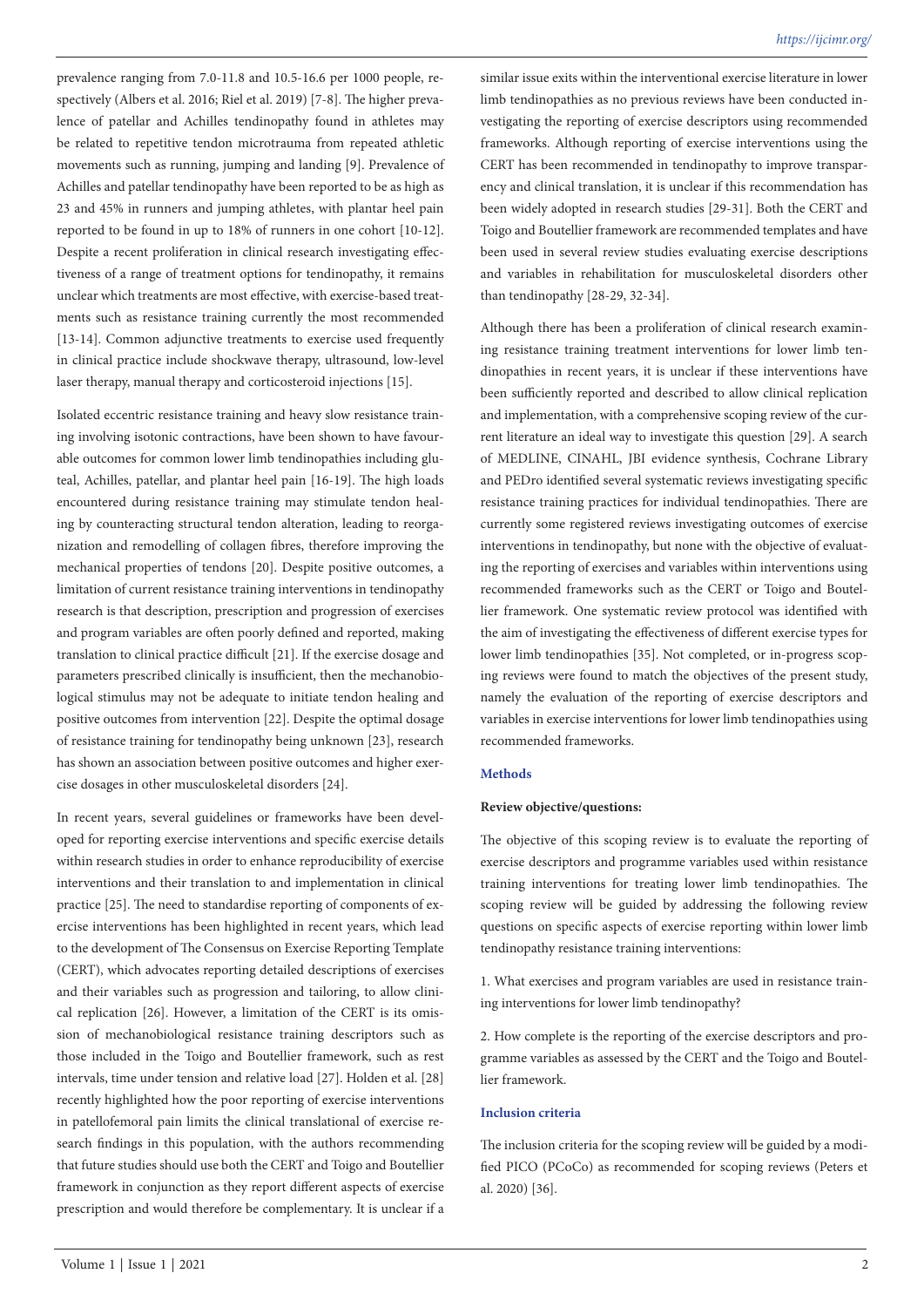#### **Participants/Population**

The review will include adults aged eighteen years or older with a diagnosis of a lower limb tendinopathy for any time duration. All lower limb tendinopathies will be included, such as gluteal, hamstring, patellar, Achilles, tibialis posterior and peroneal tendinopathy. Plantar fasciopathy, also referred to as plantar heel pain will be included as it is considered to have a similar pathophysiology to tendinopathy and should therefore be treated in accordance with other lower limb tendinopathies according to recent literature [21]. Any tendon condition characterised by common tendinopathy symptoms, in the absence of a full thickness tendon rupture will be considered for inclusion. A clinician's diagnosis based on verifiable clinical features including pain location and a symptom altering response to palpation or tendon loading with specific tendinopathy tests will be accepted for inclusion [1]. Strategies to rule out other conditions through diagnostic imaging such as ultrasonography or magnetic resonance imaging confirmation of structural change will be permitted.

# **Concept**

The concept of interest is resistance training for the treatment of lower limb tendinopathies, including any type or format such as exercise performed with bodyweight or external resistance. Therefore, any type of resistance training, including eccentric, concentric, isotonic, isometric, plyometric, heavy slow resistance training, general strength training or combinations of these exercise types. The resistance training may be used as a first or second-line intervention for tendinopathy and may be delivered in isolation or combined with other treatments. Resistance training may be delivered across a range of settings and health or exercise professionals (e.g., physiotherapists, strength & conditioning coaches, sports therapists, personal trainers, medical doctors, orthopaedic surgeons). Resistance training interventions may be delivered in a supervised or unsupervised (self-management or home training) manner, using any methods for training progression and monitoring.

#### **Context**

The context considered for inclusion will include any setting in which resistance training interventions for lower limb tendinopathy have been provided. These include physiotherapy clinics and departments, outpatient departments, any primary or secondary care settings, specialist orthopaedic or surgical clinics, rehabilitation clinics, sports medicine clinics, community locations, leisure facilities, gyms and private home settings.

# **Types of Studies/Sources**

This scoping review will consider both experimental and quasi-experimental study designs including randomized controlled trials and non-randomized controlled. In addition, prospective and retrospective cohort studies, case series and case reports will be considered for inclusion. Unpublished studies or reports will not be considered for inclusion.

# **Methodology**

The proposed scoping review will be conducted in accordance with the Joanna Briggs Institute (JBI) methodology for scoping reviews (Peters et al., 2020) [36]. The scoping review will be reported in accordance with the Preferred Reporting Items for Systematic reviews and Meta-analysis extension for Scoping reviews known as the PRISMA-ScR [37]. This scoping review will evaluate current resistance training exercise descriptors and program variables in lower limb tendinopathy using recommended frameworks for the first time in the literature. The results will allow dissemination of the parameters of research exercise interventions to clinical practitioners through peer-reviewed journal publication and through social media outlets to increase the reach of the findings, allowing increased likelihood of implementation in clinical practice [28]. The review will also outline future research and exercise reporting needs within lower limb tendinopathy resistance training interventions.

#### **Search strategy**

A 3-step search strategy will be implemented in this scoping review. It will incorporate the following: 1) a limited search of MEDLINE and CINAHL using initial keywords as detailed in Appendix 1, followed by analysis of the text words in the title/abstract and those used to describe articles in order to develop a full search strategy; 2) The full search strategy will be adapted to each database and applied to MEDLINE, CINAHL, AMED, EMBase, SPORTDiscus, Cochrane library (Controlled trials, Systematic reviews), JBI Evidence Synthesis, and PEDro. The following trial registries will also be searched: ClinicalTrials.gov, ISRCTN, The Research Registry, EU-CTR (European Union Clinical trials Registry), ANZCTR (Australia and New Zealand Clinical trials Registry). Databases will be searched from 2000 to 2020. Although Stanish and Curwin [38] first published on the concept of eccentric resistance training in 1986, it was only following the publication of the Alfredson protocol in 1998 [39] that resistance training became widespread in lower limb tendinopathy rehabilitation. The year 2000 will be used as there was a proliferation on interventional research around this time. Including findings from studies published more than 20 years ago may not be relevant due to recent advances in both research methodologies and clinical practice for tendinopathy [1]. The search for grey literature will include: Open Grey, MedNar, Cochrane central register of controlled trials (CENTRAL), EThOS, CORE, and Google Scholar. 3) For each article located in steps 1 and 2, a search of cited and citing articles using Scopus and hand-searching where necessary, will be conducted. Studies published in a language other than English will only be included if a translation is available as translation services are not available to the authors.

#### **Appendix 1: MEDLINE search strategy:**

1. MH tendinopathy OR MH fasciitis, plantar KW tendin\* OR KW tendon\* OR KW tendinopath\* OR KW plantar OR KW Achilles OR KW Patellar OR KW Gluteal OR KW Greater trochanter\*)

2. MH resistance training OR MH exercise OR MH physical therapy modalities OR MH physical therapy specialty OR KW physiotherapy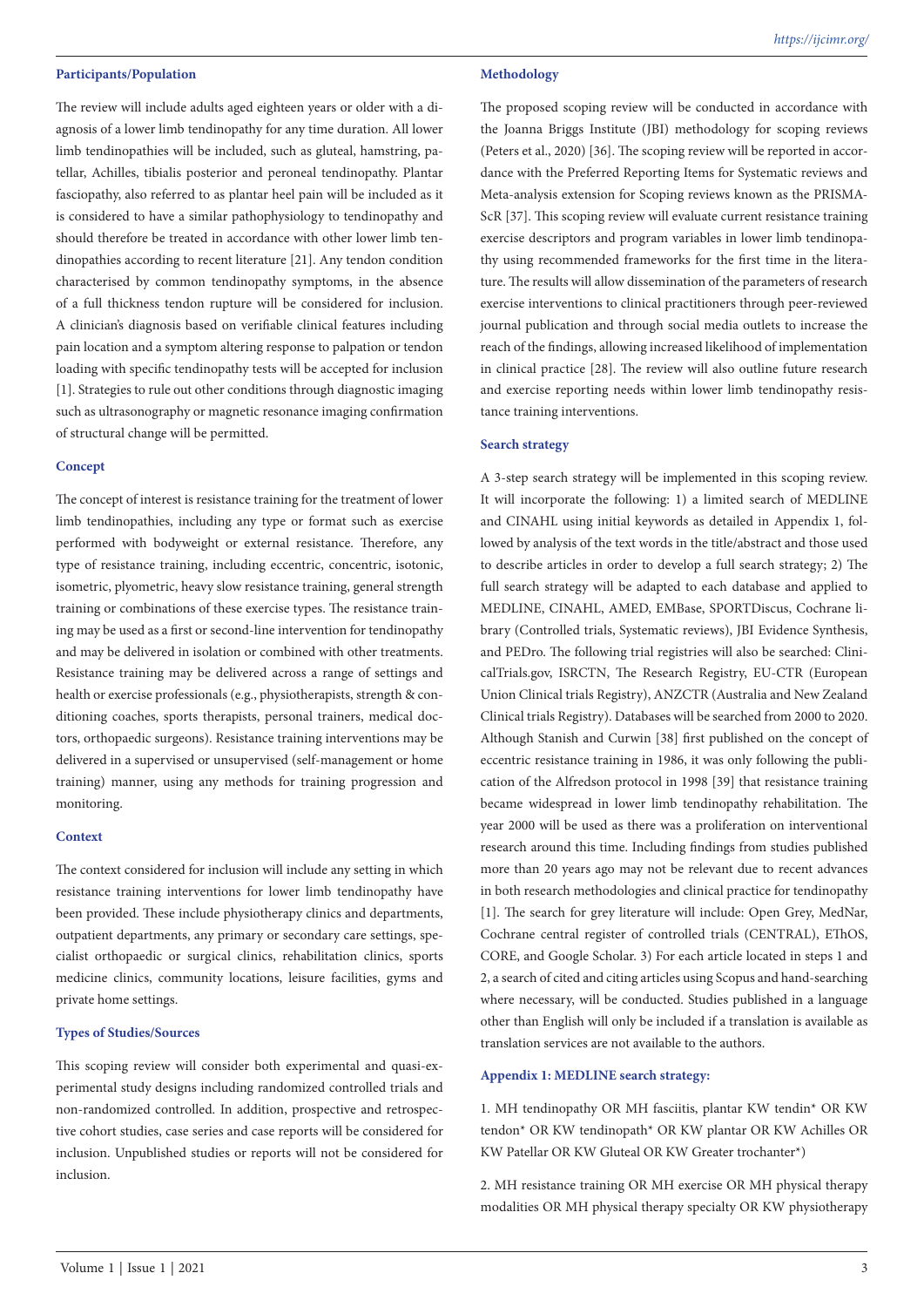OR KW physical therapy OR KW exercis\* OR KW strength training OR KW training

3. 1 AND 2

KW: Keyword, MH: MeSH heading

Dates 2000-2020

Planned limits: English language only

#### **Study selection**

Following the search, all identified citations will be collated and uploaded into RefWorks and duplicates removed. Titles and abstracts will then be screened by two independent reviewers for assessment against the inclusion criteria for the review. Potentially relevant studies will be retrieved in full, and their citation details imported into Covidence (Veritas Health Innovation, Melbourne, Australia). Two independent reviewers will assess the full text of selected citations in detail against the inclusion criteria. Any disagreements that arise between the reviewers at each stage of the study selection process will be resolved through discussion or by input from a third reviewer. The results of the search will be reported in accordance with the PRISMA-ScR [37].

#### **Data extraction**

Data will be extracted from sources included in the scoping review by one reviewer, with independent data extraction by a second reviewer for at least 10% of studies using data extraction tools developed specifically by the reviewers for each source type. The data extracted will include specific details regarding the population, concept, context, study methods and key findings relevant to the review questions. Any disagreements that arise between the reviewers will be resolved through discussion. The data extracted will include dimensions such as authors, year of publication, country of origin, study type, purpose, population & sample size, methods, details of resistance training intervention, specific exercises and outcome measures used. Details of the resistance training interventions will include setting, mode of delivery, type, dosage, and methods used to progress and adjust the training stimulus. Details of the population will include dimensions such as age, gender, body mass index, sport or activity level, and duration of tendinopathy. The contents and variables of the specific resistance training exercises will be extracted using the 13-item Toigo and Boutellier framework for exercise mechanobiological description and will include parameters such as repetitions, load magnitude and time under tension. General information from the resistance training interventions such as exercise supervision and delivery methods will be extracted using the CERT tool. Both the CERT and Toigo and Boutellier framework are recommended templates and have been used in several studies evaluating the reporting of exercise descriptions and parameters in a musculoskeletal rehabilitation context [28-33].

### **Risk of bias (quality) assessment**

In accordance with guidance on conducting scoping reviews, critical appraisal will not be conducted (Peters et al. 2020) [36].

#### **Data synthesis**

The extracted data will be presented in tabular form as tables and figures, in a manner that aligns with the objective of this scoping review. A narrative summary will accompany the tabulated results and will describe how the results relate to the review objective and questions.

#### **Ethics and Dissemination**

This scoping review will evaluate current resistance training exercise descriptors and program variables in lower limb tendinopathy using recommended frameworks for the first time in the literature. The results will allow dissemination of the parameters of research exercise interventions to clinical practitioners through peer-reviewed publication and social media outlets, allowing implementation in clinical practice. The review will also outline future research and exercise reporting needs within tendinopathy resistance training interventions. Ethical approval is not required for the scoping review as it does not involve human participants or unpublished secondary data.

**Acknowledgements:** None declared.

**Authorship contributions:** IB conceptualised the work and developed the methods, search strategy and framework for the review. IB and AM contributed to the development of the research questions and the study design. All authors developed the first and subsequent drafts of the manuscript and reviewed and approved the manuscript.

**Funding:** No sources of funding were used to assist in the preparation of this article.

**Conflicts of interest/Competing interests:** None declared.

**Patient consent:** Not required.

**Provenance and peer review:** Not commissioned; externally peer reviewed.

**Data availability statement:** All data relevant to the study are included in the article or uploaded as supplementary information.

**Open access:** This is an open access article distributed in accordance with the Creative Commons Attribution Non Commercial (CC BY-NC 4.0) license, which permits others to distribute, remix, adapt, build upon this work non-commercially, and license their derivative works on different terms, provided the original work is properly cited, appropriate credit is given, any changes made indicated, and the use is noncommercial. See: http://creativecommons.org/licenses/by-nc/4.0/.

# **References**

1. Millar NL, Silbernagel KG, Thorborg K, et al. Tendinopathy, Nat Rev Dis Primers. 2021; 7:1020-00234-1.

2. Skjong CC, Meininger AK, Ho SS. Tendinopathy treatment: where is the evidence? Clin Sports Med. 2012; 31:329-50.

3. Magnusson SP, Kjaer M. The impact of loading, unloading, ageing and injury on the human tendon, J Physiol. 2019; 597:1283-98.

4. Fredberg U, Stengaard-Pedersen K. Chronic tendinopathy tissue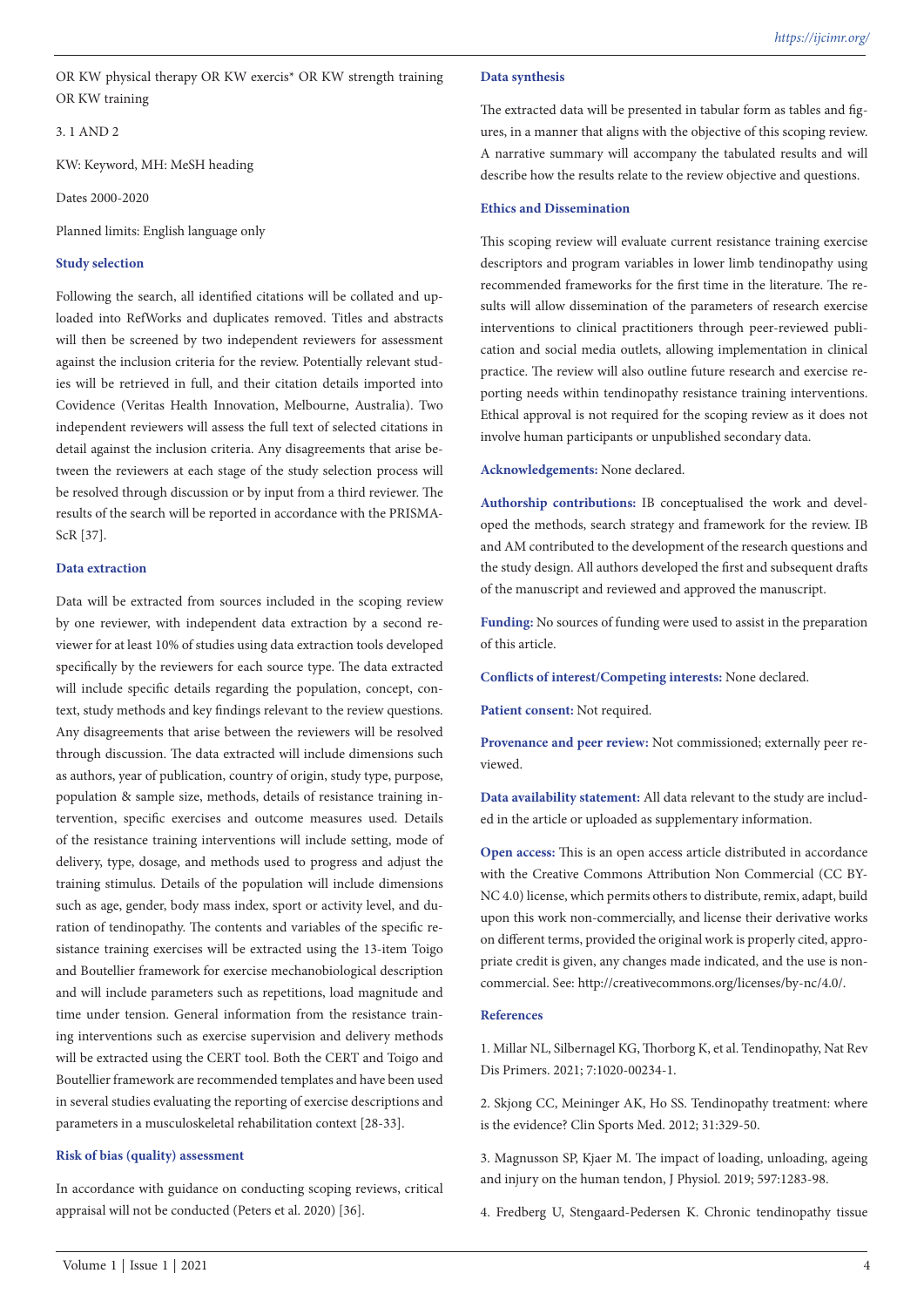pathology, pain mechanisms, and etiology with a special focus on inflammation, Scand J Med Sci Sports. 2008; 18:3-15.

5. Steinmann S, Pfeifer CG, Brochhausen C, et al. Spectrum of Tendon Pathologies: Triggers, Trails and End-State, Int J Mol Sci. 2020; 21:10.3390/ijms21030844.

6 Seitz AL, McClure PW, Finucane S, et al. Mechanisms of rotator cuff tendinopathy: intrinsic, extrinsic, or both? Clin Biomech (Bristol, Avon). 2011; 26:1-12.

7. Albers IS, Zwerver J, Diercks RL, et al. Incidence and prevalence of lower extremity tendinopathy in a Dutch general practice population: a cross sectional study, BMC Musculoskelet Disord. 2016; 17: 16,016- 0885-2.

8. Riel H, Lindstrom CF, Rathleff MS, et al. Prevalence and incidence rate of lower-extremity tendinopathies in a Danish general practice: a registry-based study, BMC Musculoskelet Disord. 2019; 20:239,019- 2629-6.

9. Zwerver J, Bredeweg SW, van den Akker-Scheek I. Prevalence of Jumper's knee among nonelite athletes from different sports: a crosssectional survey, Am J Sports Med. 2011; 39:1984-8.

10. Janssen I, van der Worp H, Hensing S, et al. Investigating Achilles and patellar tendinopathy prevalence in elite athletics, Res Sports Med. 2018; 26:1-12.

11. Sprague AL, Smith AH, Knox P, et al. Modifiable risk factors for patellar tendinopathy in athletes: a systematic review and meta-analysis, Br J Sports Med. 2018; 52:1575-85.

12. Arnold MJ, Moody AL. Common Running Injuries: Evaluation and Management, Am Fam Physician. 2018; 97:510-6.

13. Burton I, McCormack A. The implementation of resistance training principles in exercise interventions for lower limb tendinopathy: A systematic review, Phys Ther Sport. 2021; 50:97-113.

14. Malliaras P, Barton CJ, Reeves ND, et al. Achilles and patellar tendinopathy loading programmes : a systematic review comparing clinical outcomes and identifying potential mechanisms for effectiveness, Sports Med. 2013; 43:267-86.

15. Cardoso TB, Pizzari T, Kinsella R, et al. Current trends in tendinopathy management, Best Pract Res Clin Rheumatol. 2019; 33:122- 40.

16. Clifford C, Paul L, Syme G, et al. Isometric versus isotonic exercise for greater trochanteric pain syndrome: a randomised controlled pilot study, BMJ Open Sport Exerc Med. 2019; 5:e000558.

17. Kongsgaard M, Kovanen V, Aagaard P, et al. Corticosteroid injections, eccentric decline squat training and heavy slow resistance training in patellar tendinopathy, Scand J Med Sci Sports. 2009; 19:790-802.

18. Beyer R, Kongsgaard M, Hougs Kjaer B, et al. Heavy Slow Resistance Versus Eccentric Training as Treatment for Achilles Tendinopathy: A Randomized Controlled Trial, Am J Sports Med. 2015; 43:170411.

19. Rathleff MS, Molgaard CM, Fredberg U, et al. High-load strength training improves outcome in patients with plantar fasciitis: A randomized controlled trial with 12-month follow-up, Scand J Med Sci Sports. 2015; 25:e292-300.

20. Bohm S, Mersmann F, Arampatzis A. Human tendon adaptation in response to mechanical loading: a systematic review and metaanalysis of exercise intervention studies on healthy adults, Sports Med Open. 2015; 1:7,015-0009-9.

21. Riel H, Jensen MB, Olesen JL, et al. Self-dosed and pre-determined progressive heavy-slow resistance training have similar effects in people with plantar fasciopathy: a randomised trial, J Physiother. 2019; 65:144-51.

22. Khan KM, Scott A. Mechanotherapy: how physical therapists' prescription of exercise promotes tissue repair, Br J Sports Med. 2009; 43:247-52.

23. Malliaras P, Johnston R, Street G, et al. The Efficacy of Higher Versus Lower Dose Exercise in Rotator Cuff Tendinopathy: A Systematic Review of Randomized Controlled Trials, Arch Phys Med Rehabil. 2020; 101:1822-34.

24. Osteras B, Osteras H, Torstensen TA, et al. Dose-response effects of medical exercise therapy in patients with patellofemoral pain syndrome: a randomised controlled clinical trial, Physiotherapy. 2013; 99:126-31.

25. Holden S, Barton CJ. 'What should I prescribe?': time to improve reporting of resistance training programmes to ensure accurate translation and implementation, Br J Sports Med. 2019; 53:264-5.

26. Slade SC, Dionne CE, Underwood M, et al. Consensus on Exercise Reporting Template (CERT): Explanation and Elaboration Statement, Br J Sports Med. 2016; 50:1428-37.

27. Toigo M, Boutellier U. New fundamental resistance exercise determinants of molecular and cellular muscle adaptations, Eur J Appl Physiol. 2006; 97:643-63.

28. Holden S, Rathleff MS, Jensen MB, et al. How can we implement exercise therapy for patellofemoral pain if we don't know what was prescribed? A systematic review, Br J Sports Med. 2018; 52:385,2017- 097547. [Epub 2017 Oct 30].

29. Ross MH, Smith MD, Mellor R, et al. Exercise for posterior tibial tendon dysfunction: a systematic review of randomised clinical trials and clinical guidelines, BMJ Open Sport Exerc Med. 2018; 4:e000430.

30. Auliffe SM, Korakakis V, Hilfiker R, et al. Participant characteristics are poorly reported in exercise trials in tendinopathy: A systematic review, Phys Ther Sport. 2021; 48:43-53.

31. Naunton J, Street G, Littlewood C, et al. Effectiveness of progressive and resisted and non-progressive or non-resisted exercise in rotator cuff related shoulder pain: a systematic review and meta-analysis of